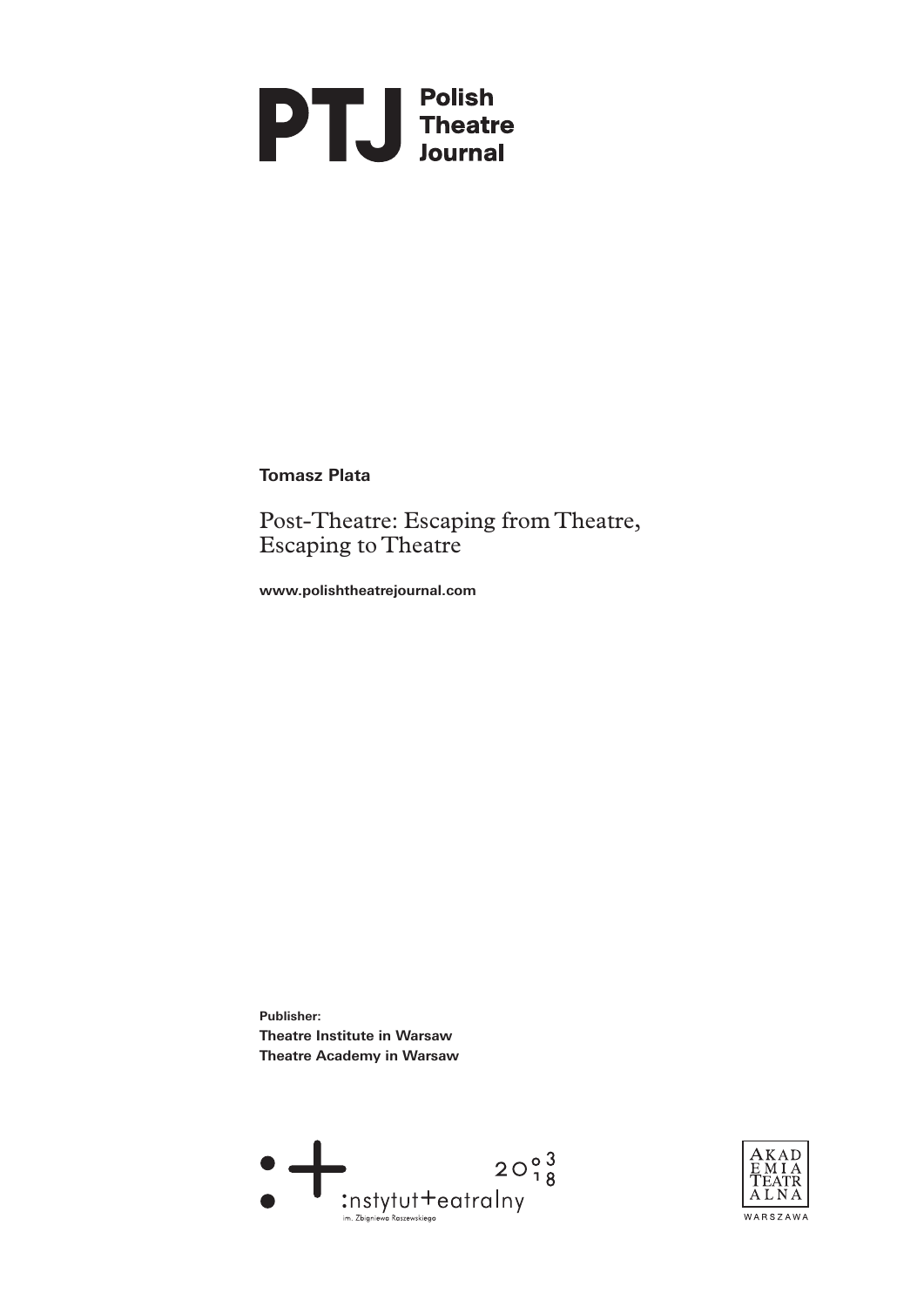# Post-Theatre: Escaping from Theatre, Escaping to Theatre

1.

Let's begin from the beginning. Five beginnings, in fact.

First: after a short overture performed outside the theatre and in the foyer, the audience enters the auditorium, where they see a long line of several dozen people, standing shoulder to shoulder, facing them. These are 'men and women, children, adults, older people, heterosexuals and homosexuals, foreigners, refugees, disabled people. There's also a soldier in uniform and [a] drag queen'.<sup>1</sup> An actor reads out the text of the preamble to the Polish Constitution and the chorus repeats after him, 'freezing' at times on isolated words: 'We, the people of Poland – all citizens of the Republic / all / all / all...'.

Second: two people come on stage and stand facing the audience. They introduce themselves: 'I'm Rozalia Mierzicka and I have worked on this as an actress', 'I'm Wojtek Ziemilski and I've worked on this as a director'. Together, the two announce that the performance which is about to begin will be an unusual one, in that it'll require the co-operation of one spectator. 'What this is, is that we need one person – one of you – to make this work at all. We need one person to come up here and join me in a bit of action', Mierzicka explains. 'Which one of you wouldn't mind coming up here? Who wouldn't mind a bit of action?', asks Ziemilski. Those interested raise their hands, the artists look at the audience, debating the issue among themselves – and finally choose one person, who gets invited onto the stage. The rest of the production is in very large part Mierzicka working alongside that chosen spectator.

Third: as they wait in the foyer, the audience realises the performance has already begun. Some spectators are approached by performers, already the roles they'll continue to play throughout the evening. Dressed as extravagantly as if they were in an avant-garde fashion show, they arch their bodies and murmur mantra-like catchphrases. After a while, they enter the auditorium, followed by the audience. They move about the stage – at the centre of which another character is seated, with a mask covering her face. In an electronically distorted voice, she encourages those present to: 'Relax your body. Relax your body. Move your body. Move your body. Come on! Come on!' In subsequent sequences, the

<sup>1</sup> See Stanisław Godlewski, 'We? The People? On Marta Górnicka's *Constitution for the Chorus of Poles'*, in the present issue of *Polish Theatre Journal* 1:5, 2018 www.polishtheatrejournal.com [accessed on 27 April 2018].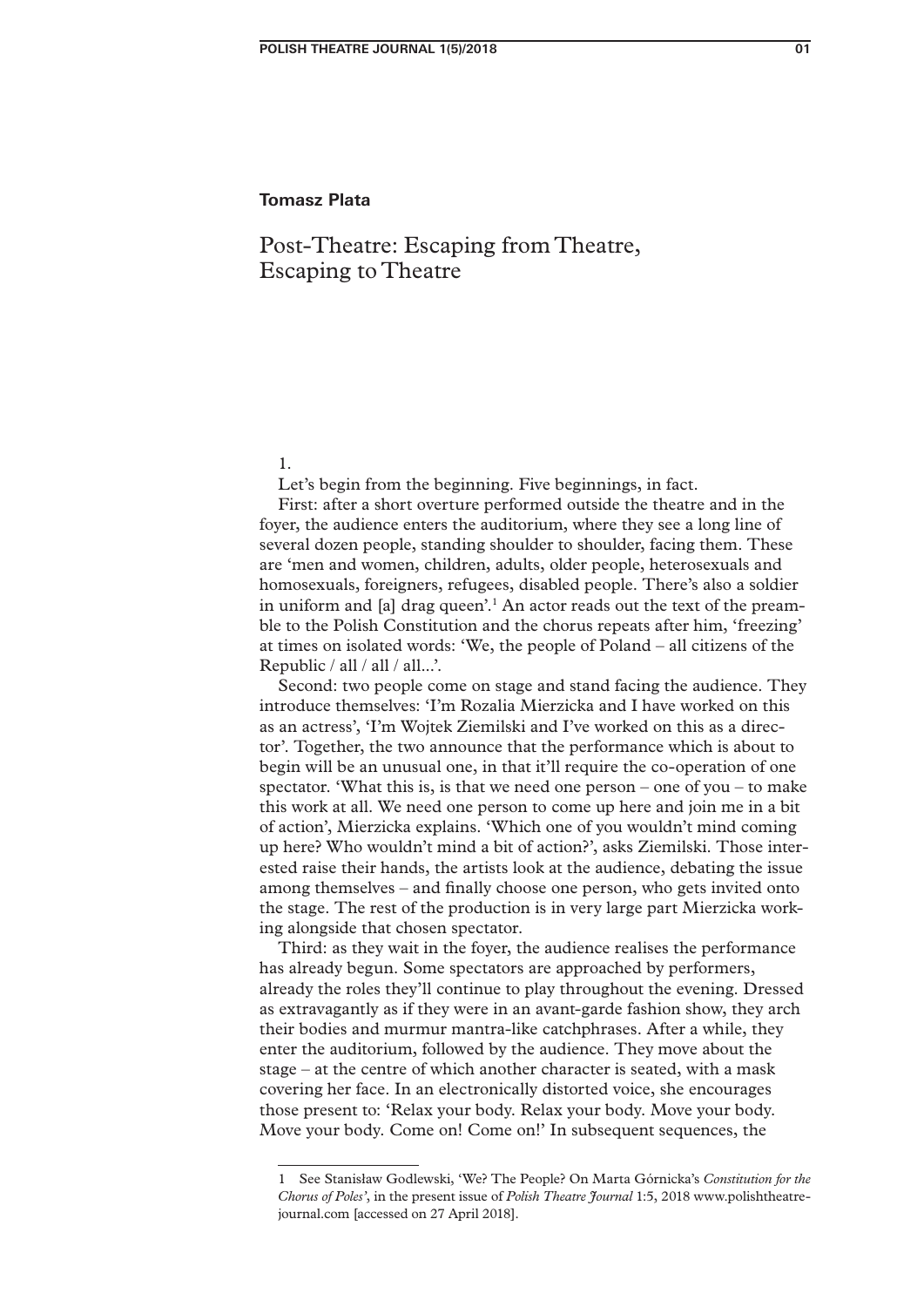characters – Angel Dust, Coco, Beauty, High Speed, Lordi and Glow – introduce themselves to the audience, with the entire production transforming into a series of self-presentations.

Fourth: Three female performers walk onto the empty stage.

'Dear Lover' – they say and then each of them takes a piece of paper from their pocket. They begin to read together – in one voice, in English – the content of the letter: 'I have been reduced to the object that desires you. I am writing this beautiful letter to you during sleepless and nightmarish hours of the night. And everything has passed. I just miss you in a desperate, human way. […] Forever Yours'. The stage is completely empty and darkened, which creates a contrasting background for the performers. The audience's attention is thereby focused only on them and their words. The second letter begins with the same wording – 'Dear Lover' – but the way of reading it has been shifted. Each of the performers reads the same text, but at their own pace. As a result, if we want to hear the whole text, we have to listen to the voice of only one person or give up and allow it to reach us in a piecemeal way. With the next letter, the performers go around the various parts of the room and stand close enough to choose a particular person from the audience who becomes the recipient of the letter.<sup>2</sup>

Fifth: lights in the auditorium go off. A recording is played through the speakers:

> Hello. My name is Anna Karasińska. So far, I've completed two pieces for theatre. For my first show, besides hiring actors, I used a chair and four cross-shaped pieces of adhesive tape. My second production features a carpet, a desk lamp, an empty Coca-Cola can and a curtain, which made me worry the show might be a bit overloaded. Komuna// Warszawa's Micro Theatre project seemed perfectly suited to my tastes.

This monologue goes on for several minutes, with the director speaking of her qualms about the rules of the project she's taking part in, of her desire to mount a large-scale production with huge logistical backing – finally, she confesses: 'Of all the things I can imagine, appearing on stage is the one I'd fear most'. At this point, lights comes up again and we see a nervous young woman in a beanie cap and an oversized shirt, standing at centre stage. It's Karasińska, the director of the piece. Her monologue goes on: 'I feel my breathing is somehow different', the recorded Karasińska complains a bit neurotically. After a while, she makes a suggestion to her audience:

> This outmoded thinking, that theatre is when someone experiences something on someone else's behalf, appeals to me. I'm so afraid and embarrassed right now that I think we may just be able not to squander this. If anyone here hasn't experienced these things – be my guest.

These are the opening sequences of five productions mounted during recent seasons by young artists working on the outskirts of institutional theatre in Poland. The preceding descriptions refer (in order)

<sup>2</sup> Agnieszka Sosnowska 'Androgynous and Soft: Ania Nowak's Non-normative Languages', trans. by Monika Bokiniec, in the present issue of *Polish Theatre Journal* 1:5, 2018 www.polishtheatrejournal.com [accessed on 27 April 2018].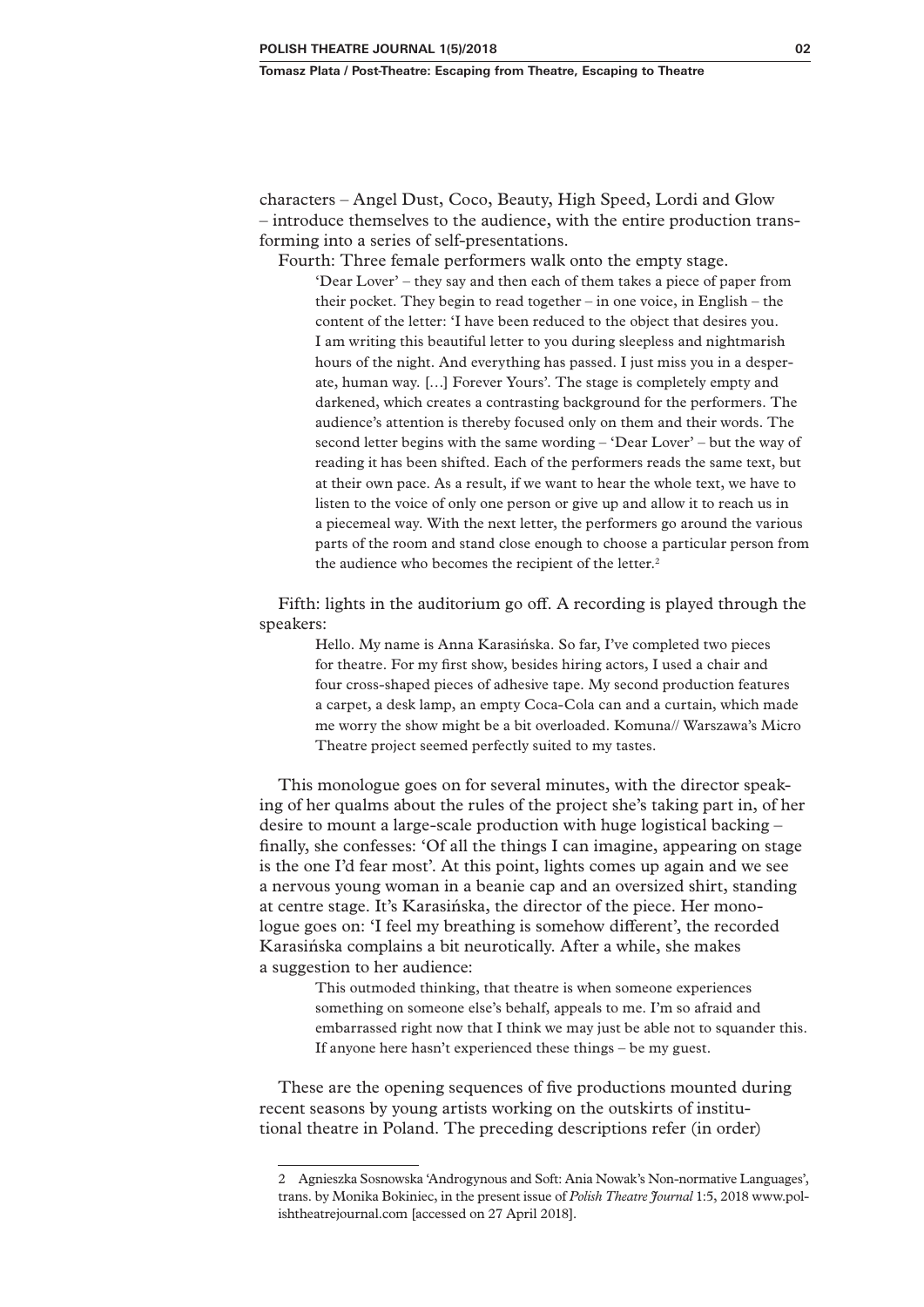to *Konstytucja na Chór Polaków* [*Constitution for the Chorus of Poles*, Nowy Theatre in Warsaw, premiered on 1 May 2016], directed by Marta Górnicka; *Pygmalion,* directed by Wojtek Ziemilski [Komuna// Warszawa, premiered in Poznań on 25 October 2014]; *Zrób siebie* [*Make Yourself*, Komuna// Warszawa, 20 May 2016], directed by Marta Ziółek; *Offering What We Don't Have to Those Who Don't Want It*, directed by Ania Nowak [Sophiensaele, Berlin, 10 January 2016]; and *Urodziny* [*Birthday*, Komuna// Warszawa, 12 November 2016], directed by Anna Karasińska. There are substantial differences between these works, and it's not necessarily intuitive to place them alongside each other. Yet it wouldn't be amiss to notice similarities among them, to see what they have in common.

Above all, these productions share a certain attitude towards the spectator in theatre. In each instance cited above, the spectator is a (and, on occasion, the) focus of the creative team's attention. As on-stage action unfolds, the presence of the audience is ostentatiously revealed, commented on and established as a subject. The methods used to achieve this by the productions vary, but the main theme recurs. These are productions where performers stand on stage facing the audience, staring at it or addressing it directly, undermining theatre's traditional arrangement, in fact, or at least complicating it. Here, it's not only spectators observing performers, but also performers looking at spectators.

### 2.

Attempting to describe this new formation in Polish theatre, the critic Joanna Krakowska has suggested the term 'auto-theatre'. What is auto-theatre? It is:

> auto-theatre is the kind of theatre in which artists speak from the stage on their own behalf and under their own names, not the names of characters. They speak in their own words and about themselves. They refer to their own experiences, explore their personal limitations, reveal their weaknesses, problematize the situation in which they speak, define and question their identities, disclose the backstage of theatrical process, relations inside the team, institutional restrictions, economic conditions, ideological uneasiness. Auto-theatre is not necessarily a theatrical convention, but rather a formula for initiating communication with the audience under new principles: honesty, revelation, disclosure, speaking on one's own behalf, responsibility for one's words, testing democratic procedures.3

Directors and dramaturges identified by Krakowska as representatives of auto-theatre include Karasińska, Ziemilski, Michał Buszewicz, Anna Smolar and Justyna Sobczyk with her Teatr 21, a company of performers with disabilities. Without a doubt, Krakowska has grasped an important feature of Polish theatre's most recent experience, recording a salient motivation shared by emerging artists. At the same time, though, she seems to have missed something. By focusing so intently upon on-stage events, Krakowska has paid only scant attention to what goes on in the audience at

<sup>3</sup> Joanna Krakowska 'Auto-theatre in the Era of Post-Truth', trans. by Monika Bokiniec, in the present issue of *Polish Theatre Journal* 1:5, 2018, [www.polishtheatrejournal.com](http://www.polishtheatrejournal.com) [accessed on 27 April 2018].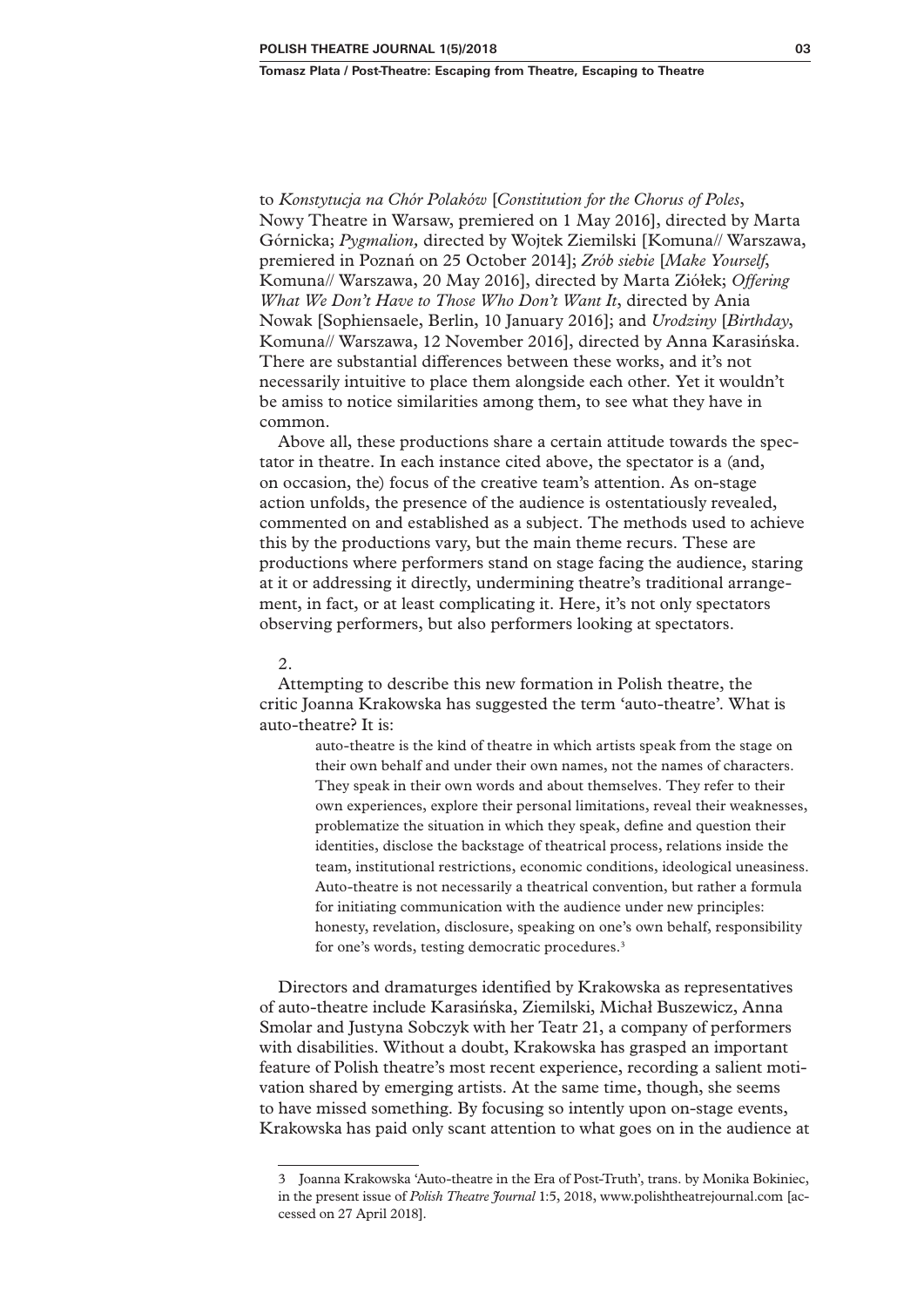the same time. She chose the '*Camera Buff* moment' as the leitmotif of her piece – a reference to the closing scene of Krzysztof Kieślowski's acclaimed 1979 film, when the protagonist, an amateur filmmaker played by Jerzy Stuhr, turns the camera on himself 'to tell his own story, to explore his position and the medium he uses',<sup>4</sup> in the wake of earlier disappointments. Krakowska makes a telling choice, and one that carries specific implications: she loses sight of the spectator, focusing entirely on the performer who in turn watches herself. True, Krakowska does cite the rules arrived at by company members from Teatr 21, which include the contention that 'the actor sees the spectator and the spectator sees the actor' – the critic goes as far as to call this last insight the key principle of auto-theatre – but this insight is not followed by a more in-depth analysis.

Yet it doesn't take much effort to recognise that emerging artists in Polish theatre take an occasional interest in themselves, but that their interest in their audience is far greater and more intense. This is the case not just in the five productions referenced above. A similar concern about emphasising the audience's presence in the structure of a theatrical event is evident in other works by Górnicka, Ziemilski, Ziółek, Nowak and Karasińska, as well as selected productions by theatre artists who have an affinity with these directors. Weronika Szczawińska, Romuald Krężel, Agnieszka Jakimiak, Grzegorz Laszuk, along with Buszewicz, Smolar and Sobczyk, who are mentioned by Krakowska, are similarly concerned about emphasising the audience's presence in the structure of a theatre work. That list also includes Maria Stokłosa, Agata Maszkiewicz, Karol Tymiński and Paweł Sakowicz – dancers and choreographers who make increasingly daring ventures outside their own territory.

All these stage artists comprise a new milieu of Polish theatre, a sort of expanding constellation or network: they regularly work together in different personal and institutional arrangements, support each other and invite each other to take part in subsequent projects, having a sense of shared interests and beliefs. Significantly, hardly anyone in this group graduated from the directing department of a Polish theatre school. This may be why their works don't reproduce the canons most ubiquitous in the art of theatre in Poland, at least in part. One might say, somewhat provocatively, this is the first emerging generation of Polish theatre artists in years who have managed to be successful without being shaped by the influential Polish director Krystian Lupa.

When searching for the context informing their work, one must move away from the local setup and closer to achievements among Europe's major dance and experimental-theatre artists. Neither is the main reference point among them the work of classic post-dramatic theatre artists such as Heiner Müller and Frank Castorf, or great contemporary masters of staging such as Romeo Castellucci. Instead, these emerging Polish artists allude in their work to colleagues from outside the theatre mainstream, younger by a generation or two than the doyens mentioned above. These 'outsiders' include Tim Etchells and his company Forced Entertainment, groups from documentary-theatre circles (Rimini Protokoll, Gob Squad), artists working in so-called conceptual dance (Jérôme Bel, Xavier Le Roy, Ivana Müller), unorthodox choreographers

<sup>4</sup> Krakowska, 'Auto-theatre'.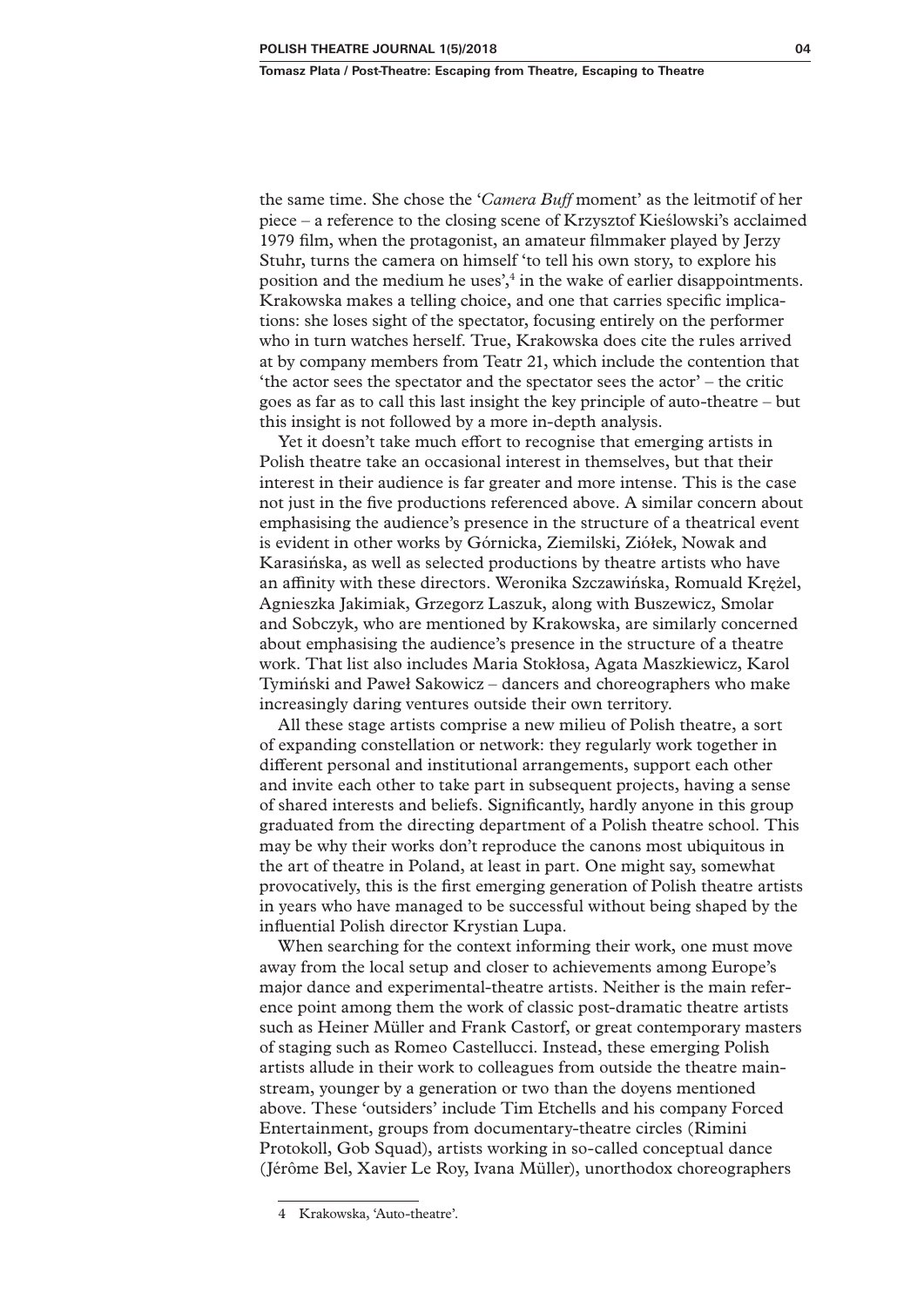(Cecilia Bengolea, João Fiadeiro), visual artists with an interest in performative activities (the so-called relational aesthetics circles, Janet Cardiff). As far as the history of Polish theatre is concerned, perhaps only the achievements of Akademia Ruchu [the Academy of Movement] could fit into this catalogue of associations.5

This list of reference names may in itself suggest origins for the interest young Polish stage artists are taking in the issue of spectators in theatre. Practically everyone mentioned here has implied their unease in a traditional theatrical situation, and have attempted to set up their relationship with the audience from scratch, along less predictable lines. Some, including Rimini Protokoll and Janet Cardiff, have turned audiences into performers, while others – Xavier Le Roy, Ivana Müller – have experimented with widespread habits of perception, with a view to imply that the purpose of theatrical action emerges more in the eye of the spectator than on stage – or in her consciousness.

There's little doubt that the new wave of Polish theatre-makers have followed such suggestions. They have also followed intuitions formulated in salient theoretical writing in recent years and exploring the same issue. It is significant that, in large part, the Polish theatre artists of the young generation under consideration have mastered two sets of abilities: those related to their art form, and general skills in the humanities. Thus if they have wished to rethink their relationship with their audience, they know full well they were within a field already marked heavily with previous efforts by artists and theoreticians alike. They became even more aware of this in the wake of the relatively recent publication of 'The Emancipated Spectator' by Jacques Rancière.

3.

As readers may remember, Rancière's essay began with a surprising, provocative, but I think justified diagnosis of the state of self-awareness in contemporary theatre: the theatre of today in fact distrusts itself. More than that: it dislikes itself. After reading Rancière, one can go as far as to conclude neurotic insecurity is at the core of contemporary theatre. Where does this belief come from? Simple observation. Major artists of twentieth and twenty-first century theatre agree on this basic contention: theatre's relationship with the spectator – which is the relationship theatre cannot do without  $-$  is, by definition, a relationship of power and political dominance. As Rancière observes:

there is no theatre without a spectator. [...] But, according to the accusers, being a spectator is a bad thing for two reasons. First, viewing is the opposite of knowing: the spectator is held before an appearance in a state of ignorance about the process of production of this appearance and about the reality it conceals. Second, it is the opposite of acting: the spectator remains immobile in her seat, passive. To be a spectator is to be separated from both the capacity to know and the power to act.<sup>6</sup>

<sup>5</sup> Weronika Szczawińska, 'The Academy of Movement: A Future Already Passed', trans. by Bartosz Wójcik, in the present issue of *Polish Theatre Journal* 1:5, 2018, [www.polishthea](http://www.polishtheatrejournal.com)[trejournal.com](http://www.polishtheatrejournal.com) [accessed on 27 April 2018].

<sup>6</sup> Jacques Rancière, 'The Emancipated Spectator', in Rancière, *The Emancipated Spectator,* trans. by Gregory Elliott (London and New York: Verso, 2009), p. 2.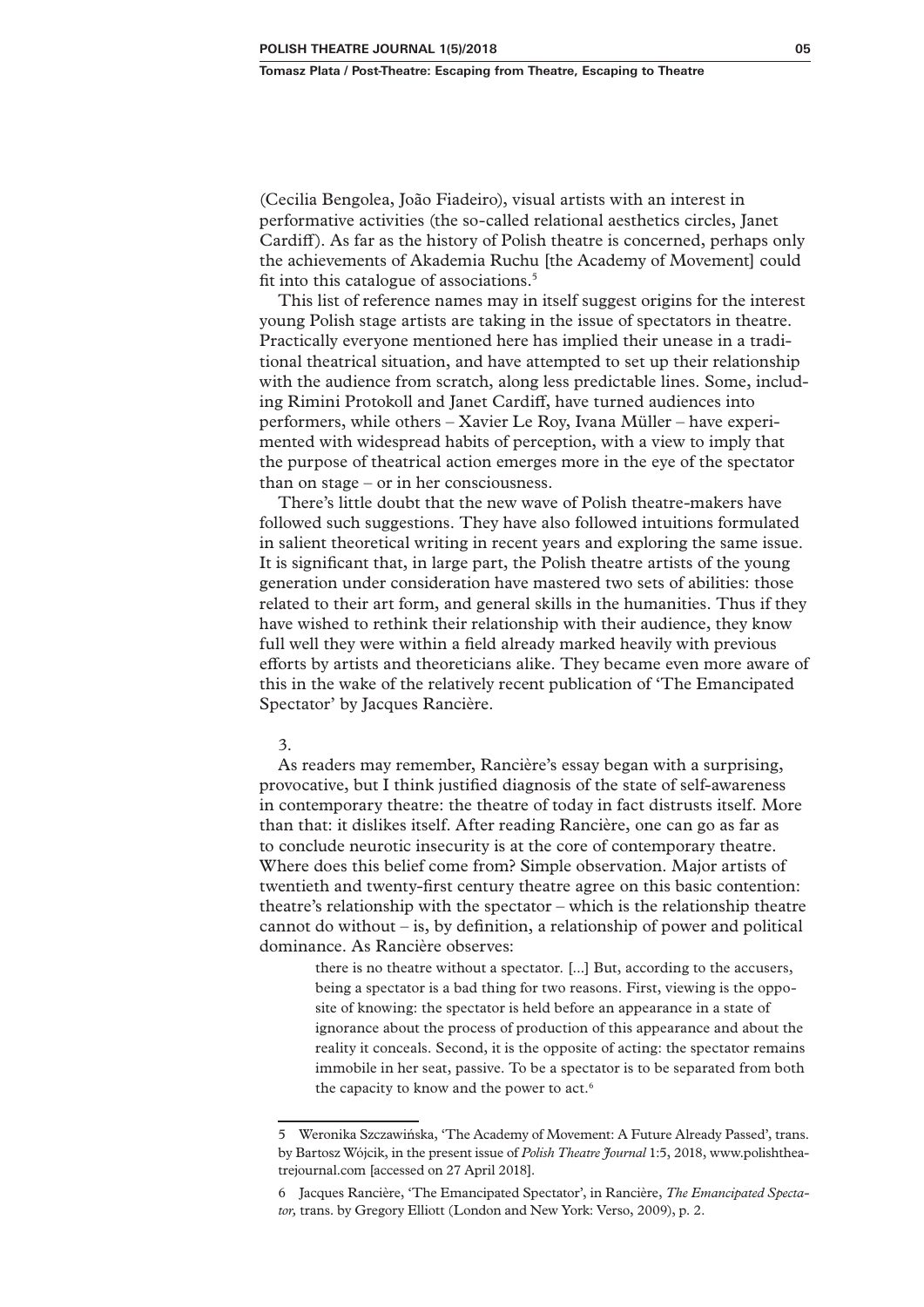Where such conclusions are reached, theatre can only do one thing: call itself into question and formulate a utopian fantasy of a theatre without an audience. A theatre, in other words, where 'the passive optical relationship implied by the very term [theatre] is subjected to a different relationship – that implied by another word, one which refers to what is produced on stage: *drama*'.7 In a theatre of this kind, spectators would be able to (and should) become the actors' active partners, no less noteworthy and no less responsible for the entire event. As a result, the audience for such theatre could and should render the performers' traditional dominant position over them null and void.

Rancière identifies two ways of achieving this. The first is to provide the audience with cognitive opportunities, the second is to give them opportunities to act. In the first way, an audience member must be persuaded to 'exchange the position of passive spectator for that of scientific investigator or experimenter who observes phenomena and searches for their causes'. In the second way, she must be 'dispossessed of this illusory mastery, drawn into the magic circle of theatrical action, where she will exchange the privilege of rational observer for that of being in possession of all her vital energies'.8 Rancière associates the first of these strategies with Brecht's epic theatre, and the other with Artaud and his Theatre of Cruelty.

There are two strategies – seemingly quite different, even disparate – are, in Rancière's view, very much alike at a deeper level. Both might be regarded as an unorthodox method of working through Plato's classic critique of theatre. As we know, Plato renounced theatre as a threat to the democratic collective, a system of representation that distracts a citizen from his duty to work for the community. Brecht, Artaud and their heirs acknowledged Plato's critique as valid – but, instead of abandoning theatre, they made an effort to reform it, with a view to arriving at a formula wherein Plato's criticism would no longer apply.

Rancière reports on all this in an unbiased manner – until he at last reveals his reservations. He describes attempts to include Plato's critique into contemporary theatrical practice as paradoxical and ineffective. This is because each such attempt starts (as it must) with theatre's paternalistic gesture towards its audience. The entire model can be described as follows:

> Theatre accuses itself of rendering spectators passive and thereby betraying its essence as community action. It consequently assigns itself the mission of reversing its effects and expiating its sins by restoring to spectators ownership of their consciousness and their activity. The theatrical stage and performance [...] intend to teach their spectators ways of ceasing to be spectators and becoming agents of a collective practice.<sup>9</sup>

In Rancière's view, such an arrangement may be likened to a relationship between an enlightened schoolmaster and a student receiving instruction from him, where the former is regarded as the custodian of knowledge, and the latter as an ignoramus. Even if the schoolmaster

<sup>7</sup> Rancière, 'The Emancipated Spectator', p. 3.

<sup>8</sup> Rancière, 'The Emancipated Spectator', p. 4.

<sup>9</sup> Rancière, 'The Emancipated Spectator', pp. 7–8.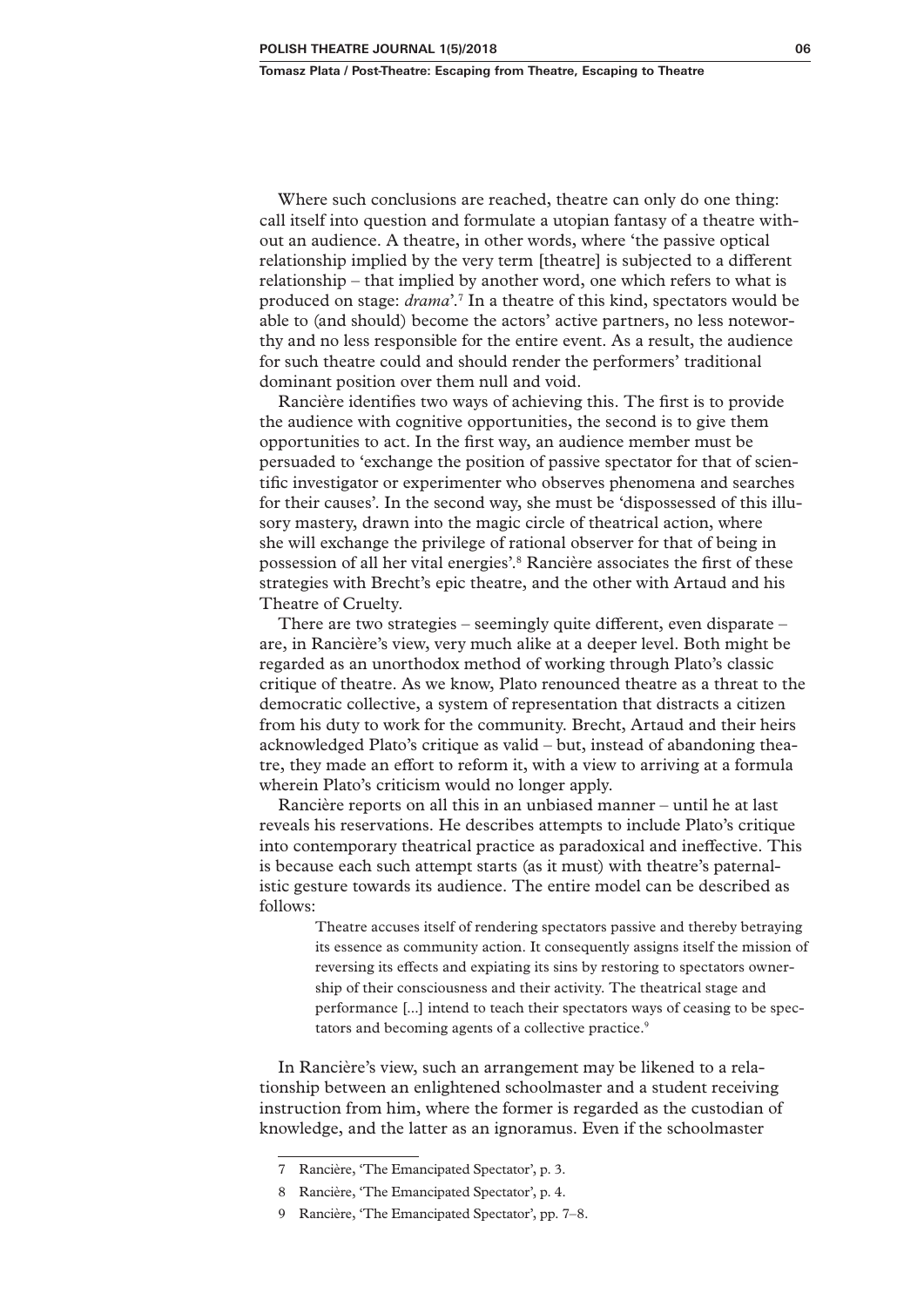makes an effort to achieve greater partnership with her student, she finds herself unable to avoid the symbolic violence inherent in the situation.

What, then, is to be done? Should one simply accept theatre's troublesome nature, the inevitability of its condescending feature? Rancière has another idea. To present it, he references his earlier book, *Le maître ignorant* [*The Ignorant Schoolmaster*, 1987], a discussion of the forgotten educational theory (and practice) proposed by Joseph Jacotot, a French professor from the early nineteenth century. According to Rancière, Jacotot successfully worked through the traditional schoolmaster-student arrangement by questioning the belief that the former must be intellectually superior to the latter. One of the things Jacotot was renowned for were his attempts to 'teach' his charges languages he himself didn't speak. He encouraged his students to make an independent effort, enhancing their sense of self-esteem. In the process of knowledge acquisition, Jacotot was a companion rather than someone who passed on their skills and expertise. In that respect, his strategy made a lot of sense when it came to emancipation and equality. And yet Jacotot didn't succumb to naivety; he didn't advance an image of a student as an ignorant genius capable of acquiring skills and achieving self-awareness entirely outside the institutional system of knowledge. He argued that a student can ward off the schoolmaster's violence if he is able to reference another, external source of knowledge – above all, a book. That's because a book is 'a third thing [...] – alien to both [schoolmaster and student] and to which they can refer to in verifying what the pupil has seen, what she says about it and what she thinks of it'.10

Rancière recalls all of this in the belief that contemporary theatre ought to treat its audience as Jacotot had treated his students, as there are deep-seated similarities between a model student and a model spectator. After all,

> the spectator also acts, like a pupil or scholar. She observes, selects, compares, interprets. She links what she sees to a host of other things that she has seen on other stages, in other kinds of place. She composes her own poem with the elements of the poem before her. She participates in the performance by refashioning it in her own way. [...] They are thus both distant spectators and active interpreters of the spectacle offered to them.<sup>11</sup>

In Rancière's view, only after assimilating these considerations can theatre provide a suitable environment for spectator emancipation. In other words, only eroding the age-old myth suggesting that, as a matter of principle, some participants in the theatrical situation are active and others passive, can offer hope for discovering theatre's potential for liberation.

<sup>10</sup> Rancière, 'The Emancipated Spectator', pp. 14–15.

<sup>11</sup> Rancière, 'The Emancipated Spectator', p. 13.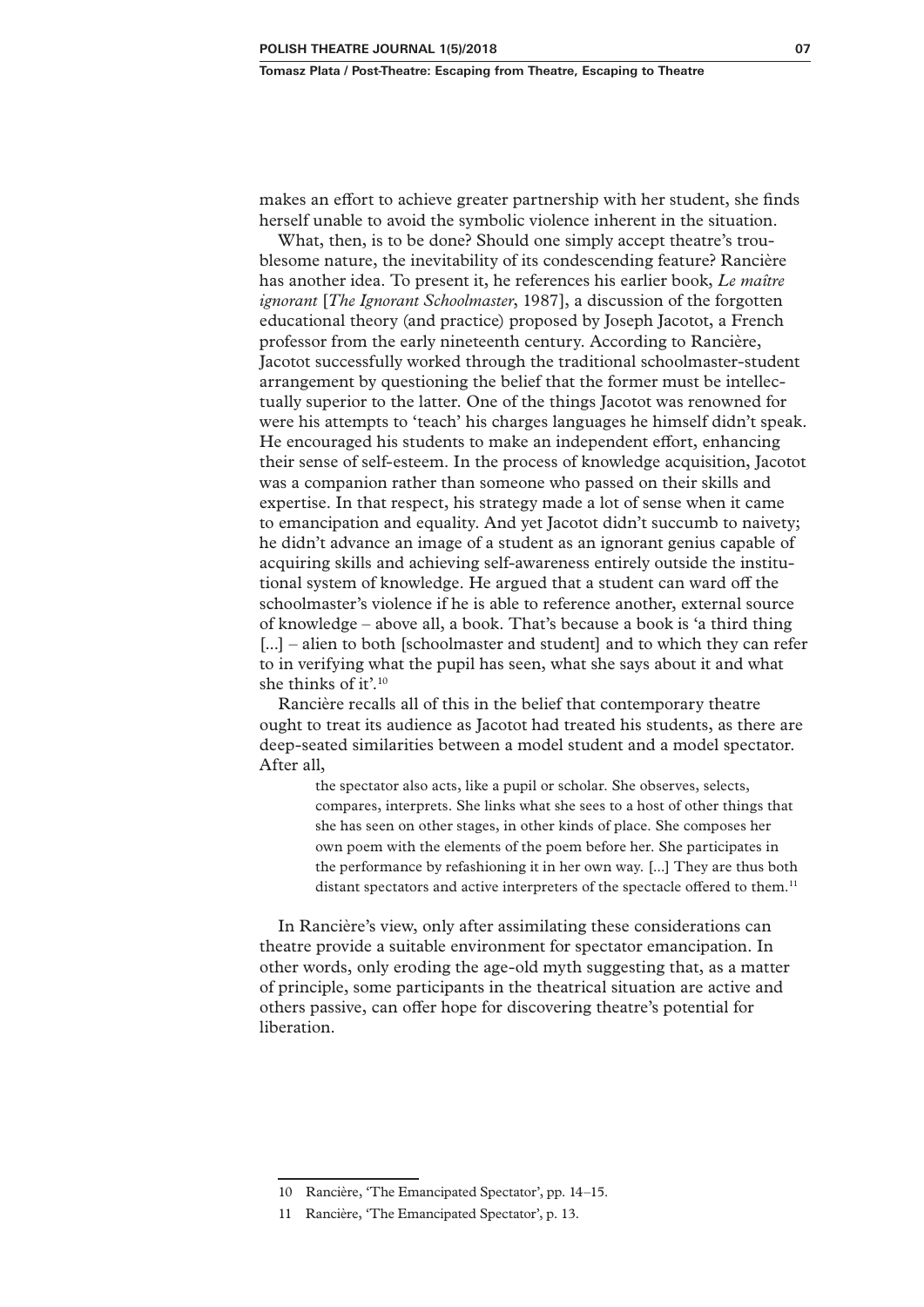# 4.

Surely the bulk of the new wave of Polish theatre-makers have read 'The Emancipated Spectator'. What did they find for themselves in the piece; what was it about it that persuaded them? Certainly its opening sections, with remarks about contemporary theatre operating in the awkward state of self-dislike because it persists in the belief that the theatrical situation is, by definition, an arrangement based on inequality and injustice. The fact that today's younger Polish theatre-makers recognise this problem isn't due to Rancière alone, yet the Frenchman's essay played a crucial role in this process, in that it presented the matter clearly and synthetically.

At the same time, let's be fair: in Poland, Rancière's essay was read with interest, but emphasis was only given to its selected aspects. As he developed his argument, Rancière singled out for criticism the neurosis afflicting contemporary theatre, which he described in the piece's opening paragraphs. More than that: this neurosis became a negative reference point, in contrast to which Rancière formulated his own proposal. In Poland, however, the reception of Rancière's piece was dominated by uncomplicated concurrence with the diagnosis he put forward. Yes, Polish theatre-makers seemed to nod in assent, watching in the theatre is a bad thing. Yes, theatre arises from a separation of two roles: performer and spectator – but this separation is also dangerous to theatre, in that it irrevocably transforms it into a machine for symbolic violence. Yes, theatre should do all it can to work through this tragic condition, to somehow render it null and void.

This set of views has been deeply internalized, leading to the acceptance of two further narratives referenced by Rancière: Plato's critique of theatre and Guy Debord's critique of the spectacle. The two were summarized in the catchphrase appropriated from the choreographer Yvonne Rainer: 'NO to spectacle'. Spectacle, in this context, was understood both in the narrow sense of the term, in keeping with the categories relevant to theatre studies, and more broadly, in line with insights offered by Debord and other French Situationists. Rainer's renowned 'NO Manifesto' (1965) was only translated into Polish much later, in  $2013^{12}$  – but no translation was needed for this short text to have a vital influence on Poland's theatre and choreographic practice. It wasn't just Rainer's demands – 'No to spectacle. / No to virtuosity. / No to transformations and magic and make-believe. / No to the glamour and transcendency of the star image'13 – but also the reminiscence of the achievements of an entire formation of American choreographers and dancers from the post-modern dance movement that have become a recurrent presence in contemporary Polish theatre and dance. The discovery of this heritage by Polish theatre – and dance-makers has been due in part to being inspired by those who revived post-modern dance at the turn of the millennium: conceptual choreographers including Jérôme Bel and Xavier Le Roy.

<sup>12</sup> Yvonne Rainer, 'NO Manifesto', trans. by Jadwiga Majewska, in Świadomość ruchu. *Teksty o tańcu współczesnym,* ed. by Jadwiga Majewska (Kraków: Korporacja Ha!Art, 2013), p. 195.

<sup>13</sup> Rainer, 'NO Manifesto', [https://conversations.e-flux.com/t/yvonne-rainer-no-mani](https://conversations.e-flux.com/t/yvonne-rainer-no-manifesto/1454)[festo/1454,](https://conversations.e-flux.com/t/yvonne-rainer-no-manifesto/1454) accessed on 25 March 2018.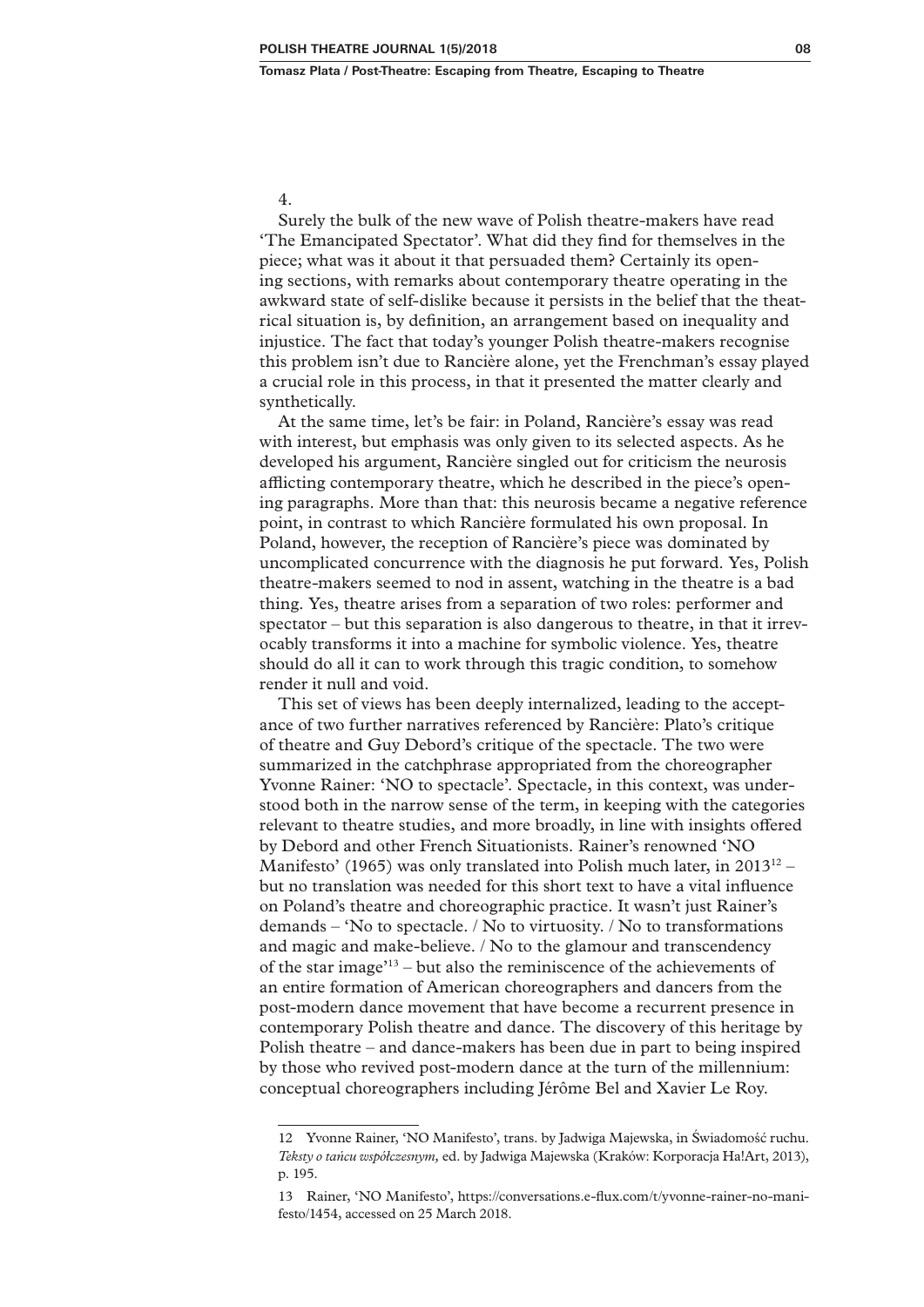The works of Sally Banes,<sup>14</sup> the driving force behind documenting post-modern dance, began to be published in Poland; Polish choreographers and dance artists completed a number of projects in which they referenced the heritage of this strand of dance. Performers including Weronika Pelczyńska, Ziółek, Przemek Kamiński and Agata Siniarska staged their own commentaries to Rainer's work, and Ziemilski frequently commented publicly on the statements regarding her 'NO Manifesto'.

Dislike of the spectacle – in the narrow as well as broad understanding of the term – have borne two kinds of fruit in works by contemporary Polish theatre-makers. First, it has resulted in a predilection for minimal, extremely spare stage forms, deliberately disposing of everything which, in Rainer's terminology, could be accused of an excess of splendour or displaying a glamour factor. When staging their works, Ziemilski, Karasińska, Górnicka and Nowak have done away with everything superfluous and excessive. If a modest prop does appear on stage, it is less a part of traditional stage design and more of a useful object transposed directly from vernacular reality. In Ziemilski's *Pygmalion*, with stage design by Wojciech Pustoła, a piece of cardboard was a piece of cardboard, not a stage partition pretending to be a wall. In Maria Stokłosa's *Wylinka* [*Ecdysis*, premiered on 29 November 2014 at the Museum of Modern Art in Warsaw] a huge dump of plastic garbage, also designed by Pustoła, may have generated some metaphorical meaning, but above all was an instrument, there to be used by performers.

Maximising rather than minimising the spectacle aspect of theatre is another strategy, seemingly different but in fact complementary. This option has been tested by Marta Ziółek in particular: the choreographer has consistently transformed her productions – especially *Make Yourself, IT* [premiered on 26 October 2016 at Nowy Theatre in Warsaw] and *Pixo* [premiered on 27 October 2017 at Komuna// Warszawa] – into extravaganzas of attractions, featuring numerous quotes from popular culture, references to the aesthetics of the Internet, along with intense dance work put ostentatiously on display, and the clear relish of exposing the body on stage as a sexual object. In other words, Ziółek has shown a predilection for the things Rainer disparaged in 'NO Manifesto': eccentricity, camp and the spectator being tantalized by the performer.15 Having completed *Make Yourself,* which had post-modern dance as its main theme, Ziołek was ostensibly breaking away from the heritage of this dance movement, transgressing and abandoning it. In fact, however, she remained within the scope of its influence, as the phenomenon of the spectacle itself became the focus of her attention. She exposed the performance, revealed its mechanisms with no less daring than Ziemilski and Karasińska have done in their productions, the structures of which they have reduced to the bare minimum.

Thus young Polish theatre-makers' distrust of what might be described as the spectacular in theatre did not result in their attempting

<sup>14</sup> Sally Banes, *Terpsychora w tenisówkach. Taniec post-modern*, trans. by Artur Grabowski and Jadwiga Majewska (Kraków: Polskie Wydawnictwo Muzyczne, 2013).

<sup>15</sup> Joanna Szymajda, 'I'm Your Private Dancer: Popular Culture in Choreographic Practice', trans. by Joanna Błachnio, in the present issue of *Polish Theatre Journal* 1:5, 2018 , [www.](http://www.polishtheatrejournal.com) [polishtheatrejournal.com](http://www.polishtheatrejournal.com) [accessed on 27 April 2018].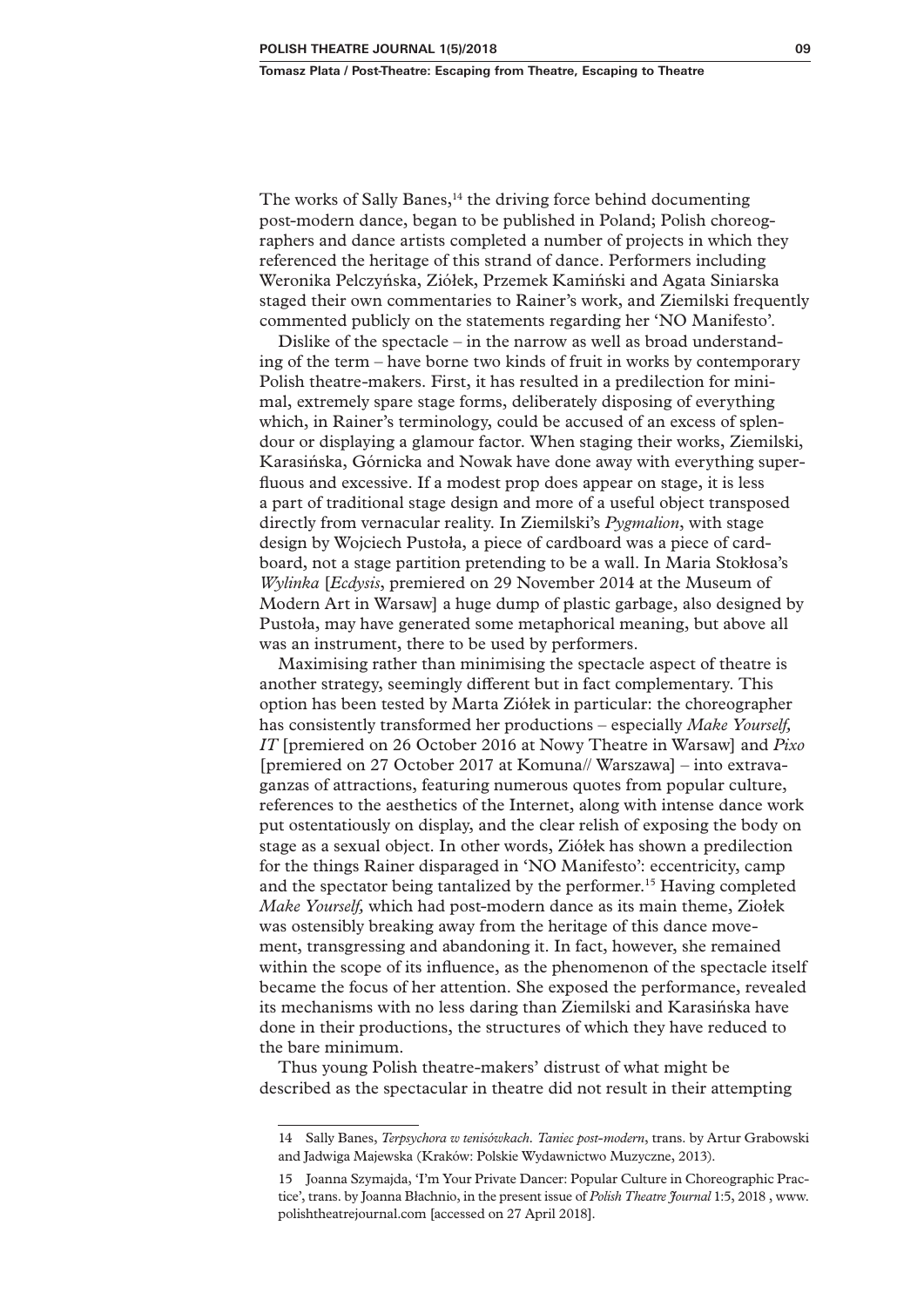to transgress the theatrical framework, to reject theatre as a medium. Rather, it encouraged them to work hard within theatre's boundaries and expose its structure. Hence their frequent returns to the rudimentary theatrical situation: confronting performer with spectator. The present text began by describing the opening sequences of five of their productions. In each case, performers placed themselves as close to the audience as possible, implying that theatre got underway at that very moment. All of the productions to date by Marta Górnicka's Chorus of Women and by the director Anna Karasińska have been structured with this same intention: each piece indicates clearly that not only does 'the spectator see the actor' but so does 'the actor sees the spectator'. Productions by Teatr 21 along with many works staged as part of the Micro Theatre programme (Ania Nowak's *Ohne Titel*, as one example, and *La Dolce Vita* by Romuald Krężel and Monika Duncan) tell a similar story. Ziemilski's experiences may be most interesting of all: he began by completing several projects (Mapa [*Map,* premiered on 18 December 2010 at Komuna// Warszawa], *Prolog* [*Prologue,* premiered on 6 October 2011 at the Reminiscences Festival in Kraków], heavy on participation and encouraging spectator activity, or at least attempted to persuade them that their personal decisions held potential agency; meanwhile, performers per se more or less vanished. However, after several years, Ziemilski changed course and, in *Come Together* [premiered on 24 February 2017 at the Studio Theatre in Warsaw]*,* took the radical step of separating performers from spectators – while bringing about a situation in which their mutual co-dependency became even more evident.

### 5.

All this has had little to do with the strategies for spectator emancipation suggested by Rancière. Rather, it has been attempts to work through (or leave aside) what seemed most problematic about Rancière's argument. What exactly are these 'most problematic' bits?

Inconsistencies of thought are not hard to find in 'The Emancipated Spectator'. Let's mention but a few major ones. First, if Rancière is so clearly opposed to a notion of the realm of knowledge and experience of the arts where some may pass for experts while others must be deemed ignorant, then the position the author assigns himself within the structure of his own text merits consideration. By presenting his views in such a decisive manner, does he not take up the role of the omniscient sage: the very role he purports to criticise? Doesn't he reduce us, his readers, to the role of unemancipated student-ignorami? Second, can a valid comparison actually be drawn between the theatrical situation and the educational process? Is it really the case – as the pairing proposed by Rancière would seem to suggest – that passing on (or even providing inspiration to garner) any sort of knowledge is what's at stake in theatre? Is it not the case that, by comparing theatre with a classroom, we boost fantasmatic notions of theatre's position in the life of society, rather than working through them? Third and finally, can the pivotal argument of 'The Emancipated Spectator' – that we can and should regard a theatre performance as we'd regard a book – really be allowed to stand? Rancière writes in no uncertain terms: it's necessary 'to revoke the privilege of vitality and communitarian power accorded the theatrical stage, so as to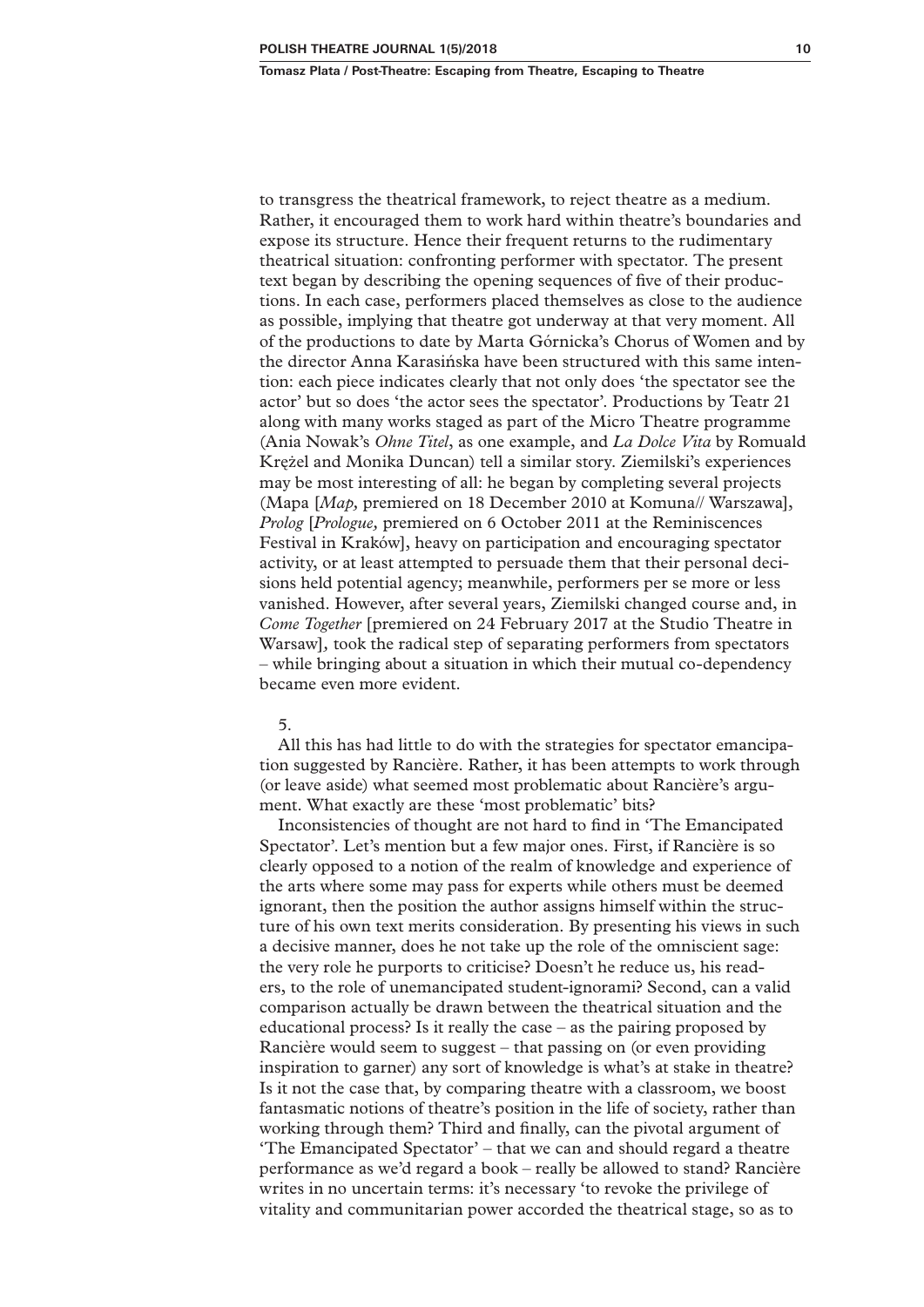restore it to an equal footing with the telling of a story [or] the reading of a book'.16 The author's intention seems clear. The logic of his thought forces him to identify in theatre something he could describe as an external source of knowledge, 'a third thing, alien to both $i^{17}$  – something which would play the same role in a performer-spectator relation that the book plays in relations between schoolmaster and student. And so, Rancière indicates, what is in question is the performance itself – but a performance shaped in a very specific manner, a performance from which a spectator can draw as much as she or he can from independent reading. No great expertise in theatre studies is required to see how risky such proposals are, for a number of reasons that include the fundamental one: it's extremely difficult to imagine theatre in which the phenomenon of the living co-presence of event participants (even with this presence mediated in a number of ways) could be completely eradicated. A performance is hardly comparable with a book: a piece of theatre is not an external instance, independent of the specific situation in which it's used. A performance doesn't exist outside this situation, outside the actor-spectator relationship. More than that: it's only established, called into being by this very situation.

This view is best illustrated by a considerable part of contemporary theatre practice, including the practice of the young generation of Polish theatre that's being focused upon here. As has already been demonstrated, Ziemilski, Karasińska and Górnicka don't fantasise about a production which could be an independent external element in the arrangement between performer and spectator. Instead, they abide by the common-sense contention that a performance is the product of this arrangement, that it doesn't exist outside it. In their works. these directors make renewed attempts to expose this arrangement, to enable – or indeed force – a spectator to become aware of its existence. There's an element of warning about this: spectator, be careful what you're consenting to, be aware of the traps set for you in the theatrical situation.

One could, referring to Rancière's categories, say that, in this respect, Polish theatre among certain of its younger directors is returning to Brechtian inspirations. In other words: giving the spectator the opportunity to get to know and understand co-ordinates in which she has found herself. But there's something more to the productions introduced above, something closer to what was implied by Artaud: a clear effort to not only expose the structure of theatre, but also to use it to achieve something it ostensibly hasn't been made for. The point is not just to give prominence and emphasis to the distance generated by theatre – but also to reduce and somehow cancel it. There are at least two ways of achieving this. First, by getting the spectator involved in experiences with a high concentration of empathy. Second, by plunging the spectator in immersive experiences.

Ziemilski's *Pygmalion* is a good example of a production aiming to enhance feelings of empathy. The entire structure of the piece is very simple. Once the opening scene (described in the opening pages) has come to an end, the actor and the spectator who has been selected embark

<sup>16</sup> Rancière, 'The Emancipated Spectator', p. 22.

<sup>17</sup> Rancière, 'The Emancipated Spectator', pp. 14-15.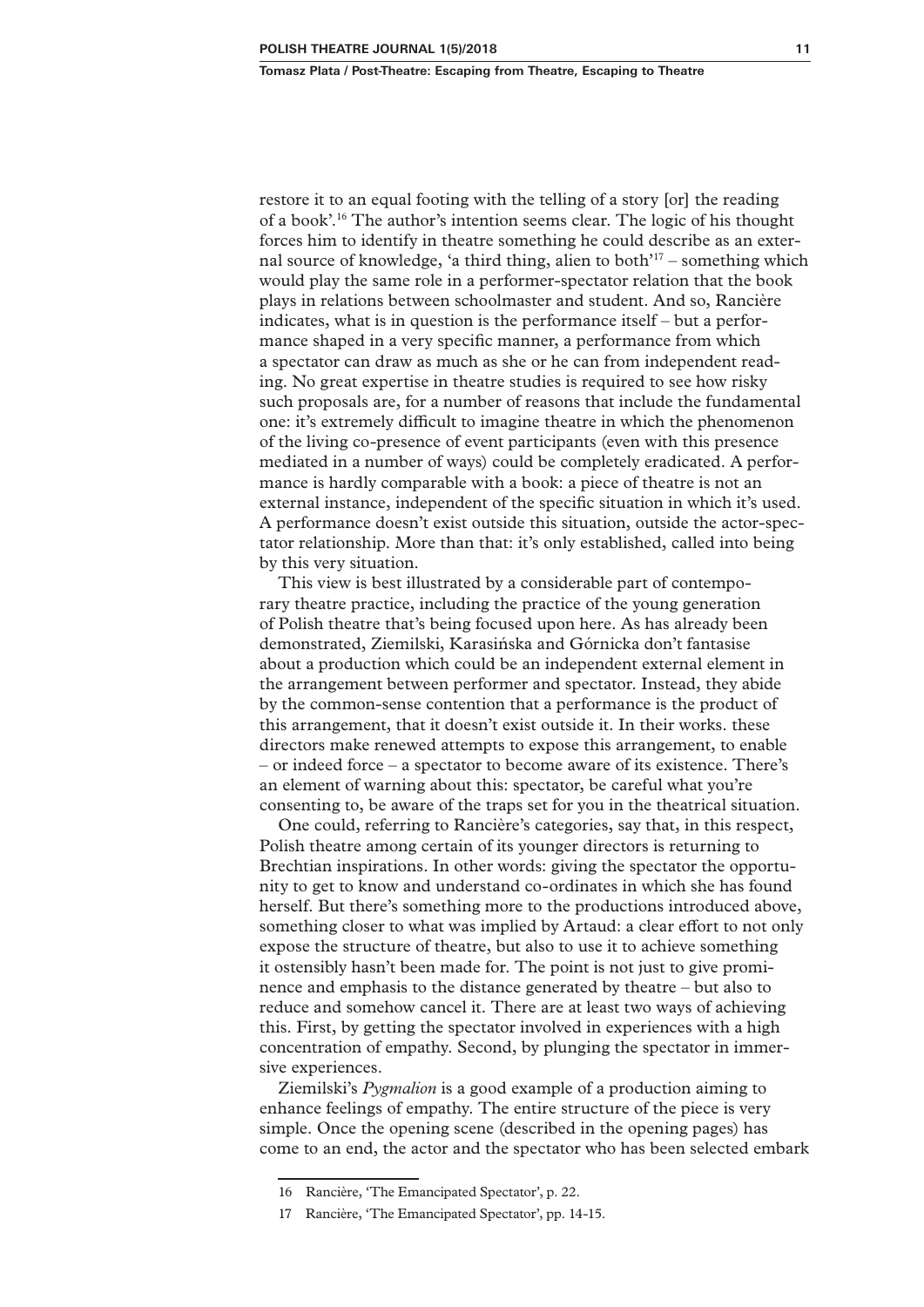on a series of actions with a large piece of cardboard. After breaking the ice, they enter the inside of a cardboard carton together. Once inside, the actor sets up a confessional situation: she starts talking about her young son, who still hasn't learned to speak despite being of early-school age. The audience can hear the story, but all they can see is the cardboard object, barely discernible on the blacked-out stage. In the closing scene, Rozalia Mierzicka stands as close to the audience as possible and offers a series of thanks to all her teachers – particularly those who had taught her to speak, whether at primary or drama school. The boundary separating the stage from the audience is violated here in a subtle manner – it's just a single spectator taking part in the action on stage, and still, everyone present shares a sense of taking part in a very intimate event, breaking through the barrier of distance, one of theatre's traditional features.

Marta Ziółek chooses a different strategy with *Make Yourself*, with *IT* and with her actions from the *Pamela* series. The point of these productions is not to form as intimate a relationship as possible with the spectator, but to assault her or him with a mass of powerful stimuli, to diminish the distance between stage and audience by causing an audience member to experience immersion. Occasions when Ziółek invites spectators to take part in the action are rare indeed: she respects the boundary demarcated by the stage ramp, yet she knows how to transform her productions into highly engaging multimedia events, giving the audience a sense of being part of the show – not unlike what we sometimes feel when using interactive electronic media.

Anna Karasińska has a very interesting way of working with the experiences of empathy and immersion – the two become almost indistinguishable in her works. This is aptly demonstrated in *Ewelina's Crying*, where the director constructs a simple situation (again, actors face the audience, actors play non-professionals who act out their notions of actors appearing in the production) – but she plays so many variations on this situation, and does it so cleverly, that she succeeds in rousing the spectator from her perceptional habits. The audience member is no longer sure who she is dealing with, for the status of actor and character has been undermined. What follows is described by the director as distortion of identification: as a result, actor and spectator meet according to entirely new principles, outside previously known co-ordinates, and the mutual relation become much more immediate and spontaneous.

In each of the productions discussed, the theatre-makers remain on theatre's side. They survey it warily, perhaps even with dislike. But they don't contest it or transgress its boundaries. They probe models by which it operates, to check what it has to offer. They are aware that theatre conventions by definition produce an experience of inequality and, in that sense, it's politically suspect. At the same time, these directors return to theatre to work on strategies that would help compromise that experience, in the belief that theatre, like no other art medium, gives them access to the situation of an encounter, meaning it enables them to endlessly check what could and must be done to make our mutual relations more satisfactory, in theatre and in everyday life.

And so the term 'post-theatre' may be appropriate for describing the practice of this entire milieu*.* that Karasińska, Ziemilski, Górnicka,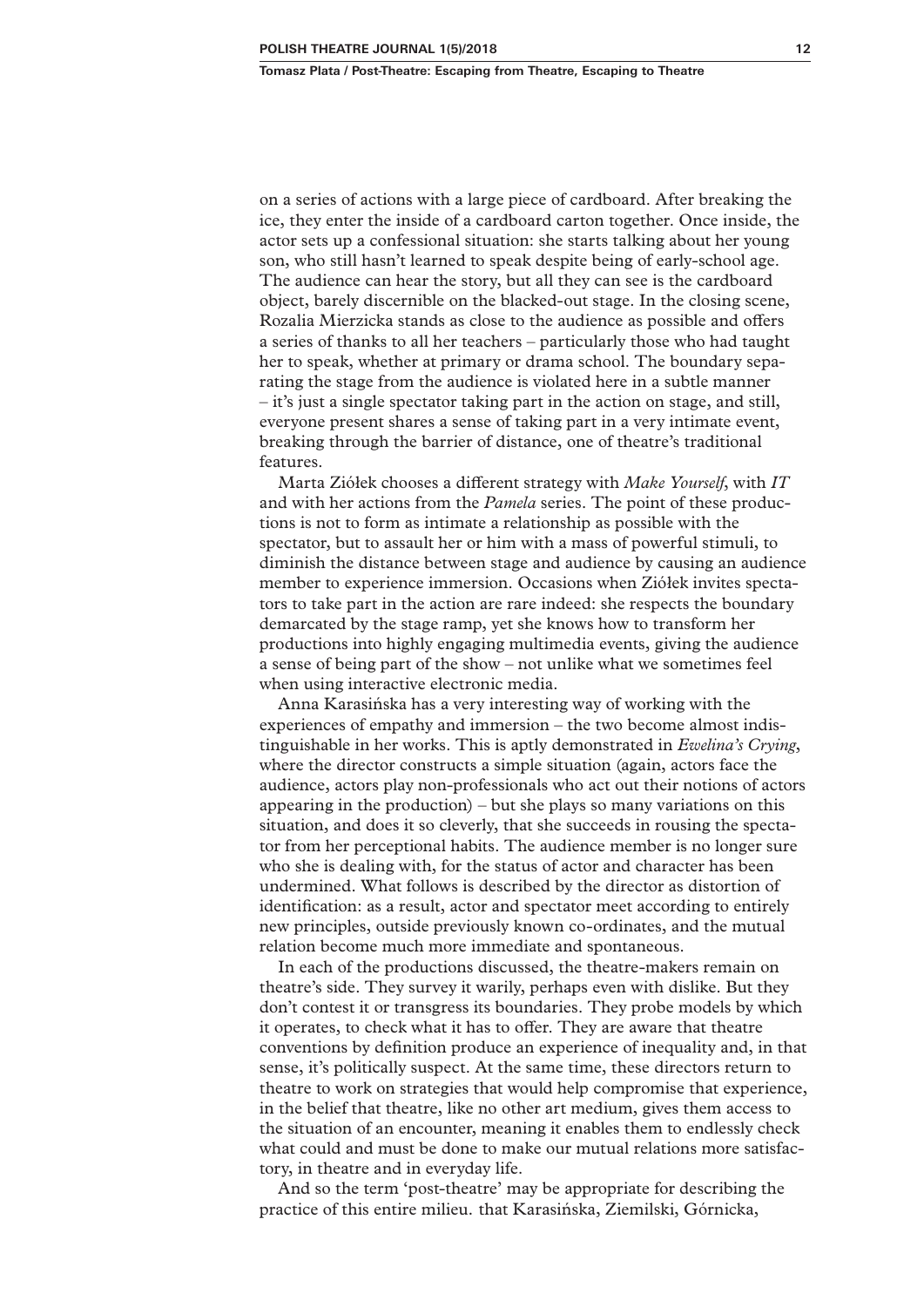Nowak, Ziółek and their numerous allies are post-theatrical because fatigue with the theatre establishment is their starting point – yet their final goal is always theatre itself, often reduced to its simplest forms and shown shorn of adornment. Post-theatre, in this sense of the term, is theatre struggling to cope with endemic problems it is generating – yet unwilling to stop being theatre, even for a moment.

*Translated by Joanna Błachnio*

# **WORKS CITED**

- Banes, Sally, *Terpsychora w tenisówkach. Taniec post-modern*, trans. by Artur Grabowski and Jadwiga Majewska (Kraków: Polskie Wydawnictwo Muzyczne, 2013)
- Godlewski, Stanisław, 'We? The People? On Marta Górnicka's *Constitution for the Chorus of Poles'*, trans. by Nathaniel Espino, in the present issue of *Polish Theatre Journal,* , [www.polishtheatrejournal.com](http://www.polishtheatrejournal.com) [accessed on 27 April 2018].
- Krakowska, Joanna, 'Auto-theatre in the Era of Post-truth', trans. by Monika Bokiniec, in the present issue of *Polish Theatre Journal,* [LINK]
- Rancière, Jacques, *The Emancipated Spectator,* trans. by Gregory Elliott (London and New York: Verso, 2009)
- Rainer, Yvonne, 'NO Manifesto', [https://conversations.e-flux.com/t/](https://conversations.e-flux.com/t/yvonne-rainer-no-manifesto/1454) [yvonne-rainer-no-manifesto/1454](https://conversations.e-flux.com/t/yvonne-rainer-no-manifesto/1454) [accessed on 25 March 2018]
- Sosnowska, Agnieszka, 'Androgynous and Soft: Ania Nowak's Non-normative Languages', trans. by Monika Bokiniec, in the present issue of *Polish Theatre Journal,* [LINK]
- Szczawińska, Weronika, 'The Academy of Movement: A Future Already Passed', trans. by Bartosz Wójcik, in the present issue of *Polish Theatre Journal,* [LINK]
- Joanna Szymajda, 'I'm Your Private Dancer: Popular Culture in Choreographic Practice', trans. by Joanna Błachnio, in the present issue of *Polish Theatre Journal*, [LINK]